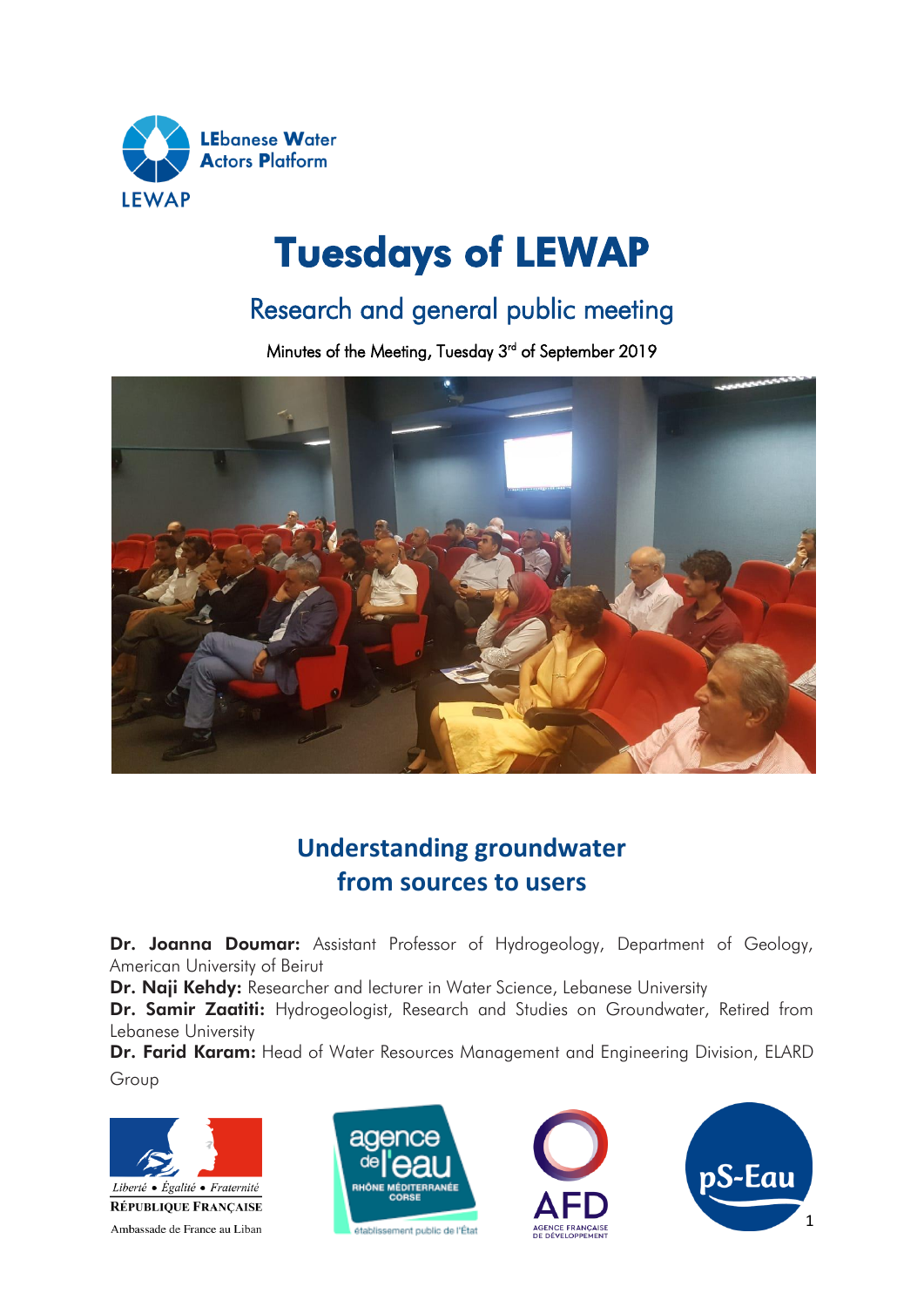#### **MAIN POINTS DISCUSSED**



- $\triangleright$  The conceptualization of contaminant flow and transport in underground karst is essential for sustainable management of water resources and preservation of these resources.
- $\triangleright$  There is heterogeneity within the karst regarding the recharge and flow.
- $\triangleright$  Flows durations are short and the attenuation of contaminants is relatively slow.
- Karst erosion and alteration allow water accumulation underground forming the groundwater resources. However, faults and fractures play a complimentary role in water distribution and formation of rivers.
- $\triangleright$  Water vulnerability is defined as intrinsic sensitivity to contamination; this vulnerability depends on the flow and transport processes.
- $\triangleright$  Sensitivity to contamination depends on the underground geometry of the aquifer and the type of infiltration and recharge.
- Quality of groundwater depends also on climatic parameters; in periods of precipitation micro pollutants are diluted.
- $\triangleright$  Some laws and regulations for water protection and preservation are not based on scientific criteria (example distance between a well and a water source). Some laws are imported from abroad with being adapted to the Lebanese context (example of the regulation regarding mineral extraction).
- Wells which are used for irrigation purposes can be very deep and can have a negative impact on the quality and quantity of water sources even if the legal distance between the well and the source is respected.
- Climate parameters affect replenishment of ground water resources. Researches underlined the fact the quantity of precipitation did decrease but the rainfall partners evolved. A large quantity of water is also lost due to runoff which is accentuated by the waterproofing of soils.
- Before the Lebanese Civil War, more metrological data were available. At that time, 187weather stations were installed, with 150 operating reliably. Currently only 87 weather stations are installed and providing data (37 operated by Lebanese National Meteorological Service and 50 operated by Lebanese Agricultural Research Institute)
- $\triangleright$  It is essential to assess the Snow Water Equivalent in order to determine quantity of groundwater resources.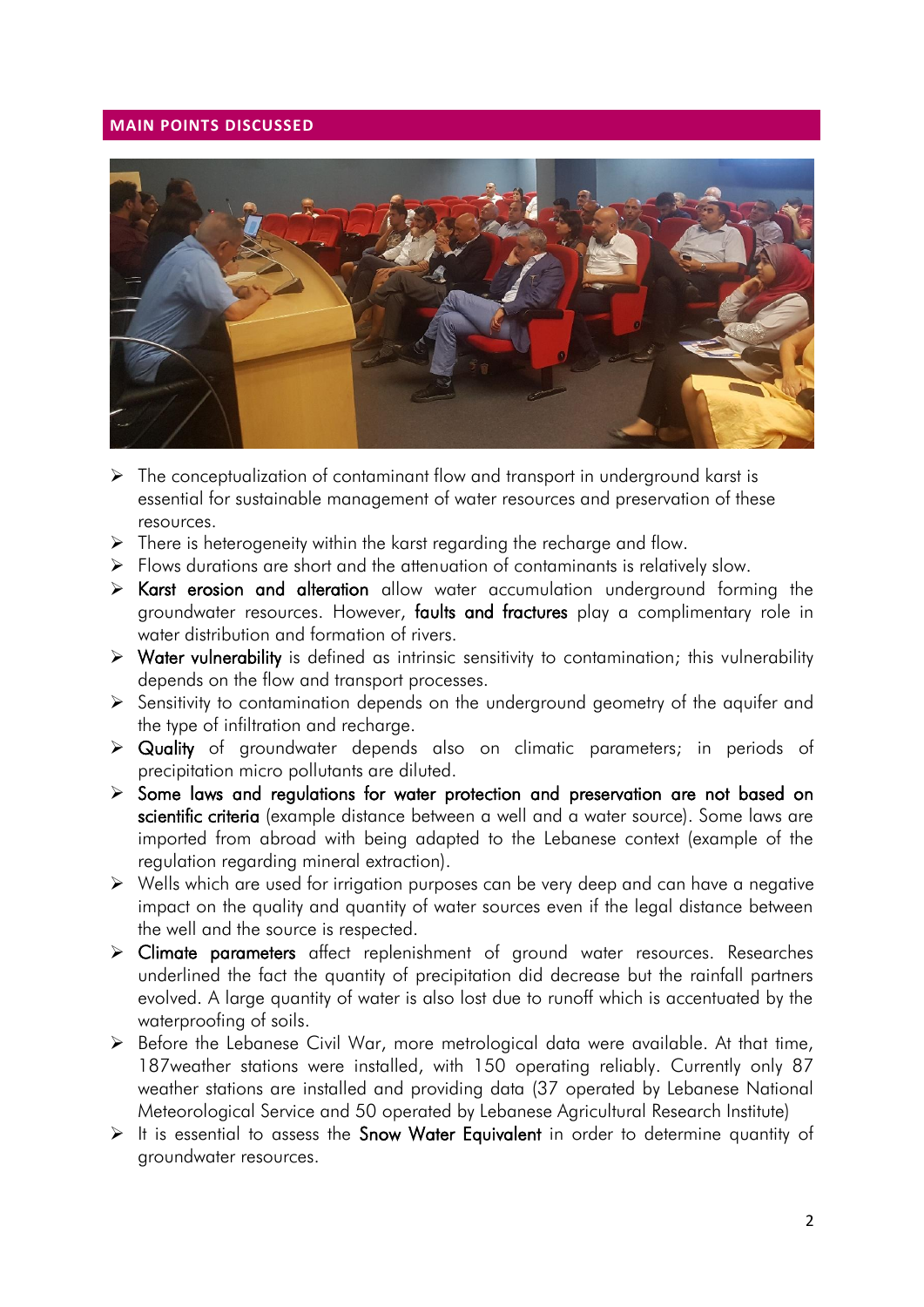### **MEDIUM OF PRESENTATION**



Figure 1: Speakers from left Dr. Samir Zaatiti, Jasmine El Kareh, Dr. Naji Kehdy, Dr. Farid Karam and Dr. Joanna Doummar

[Characterization of the flow and transport in the karst at the watershed scale: Applications](https://www.pseau.org/outils/ouvrages/aub_caracterisation_de_l_ecoulement_et_du_transport_dans_le_karst_a_l_echelle_du_bassin_versant_applications_sur_des_cas_pilotes_au_liban_2019.pdf)  on pilot cases in Lebanon - [Presentation of Dr. Joanna Doummar](https://www.pseau.org/outils/ouvrages/aub_caracterisation_de_l_ecoulement_et_du_transport_dans_le_karst_a_l_echelle_du_bassin_versant_applications_sur_des_cas_pilotes_au_liban_2019.pdf)

[Scientific problems in legal text related to ecosystem and water protection in groundwater](https://www.pseau.org/outils/ouvrages/universite_libanaise_1575_1604_1573_1588_1603_1575_1604_1610_1575_1578_1575_1604_1593_1604_1605_1610_1577_1601_1610_1575_1604_1606_1589_1608_1589_1575_1604_1602_1575_1606_1608_1606_1610_1577_1575_160_2019.pdf)  use – [Presentation of Dr. Naji Kehdy](https://www.pseau.org/outils/ouvrages/universite_libanaise_1575_1604_1573_1588_1603_1575_1604_1610_1575_1578_1575_1604_1593_1604_1605_1610_1577_1601_1610_1575_1604_1606_1589_1608_1589_1575_1604_1602_1575_1606_1608_1606_1610_1577_1575_160_2019.pdf) 

[Water resources in Lebanon](https://www.pseau.org/outils/ouvrages/universite_libanaise_1604_1605_1581_1577_1605_1608_1580_1586_1577_1593_1606_1608_1575_1602_1593_1575_1604_1605_1610_1575_1607_1575_1604_1580_1608_1601_1610_1577_1601_1610_1604_1576_1606_1575_1606_2019.pdf) – Presentation of Dr. Samir Zaatiti

[Assessment of aquifer recharge from direct rainfall based on existing data](https://www.pseau.org/outils/ouvrages/elard_assessment_of_aquifer_recharge_from_direct_rainfall_based_on_existing_data_2019.pdf) – Presentation of [Dr. Farid Karam](https://www.pseau.org/outils/ouvrages/elard_assessment_of_aquifer_recharge_from_direct_rainfall_based_on_existing_data_2019.pdf)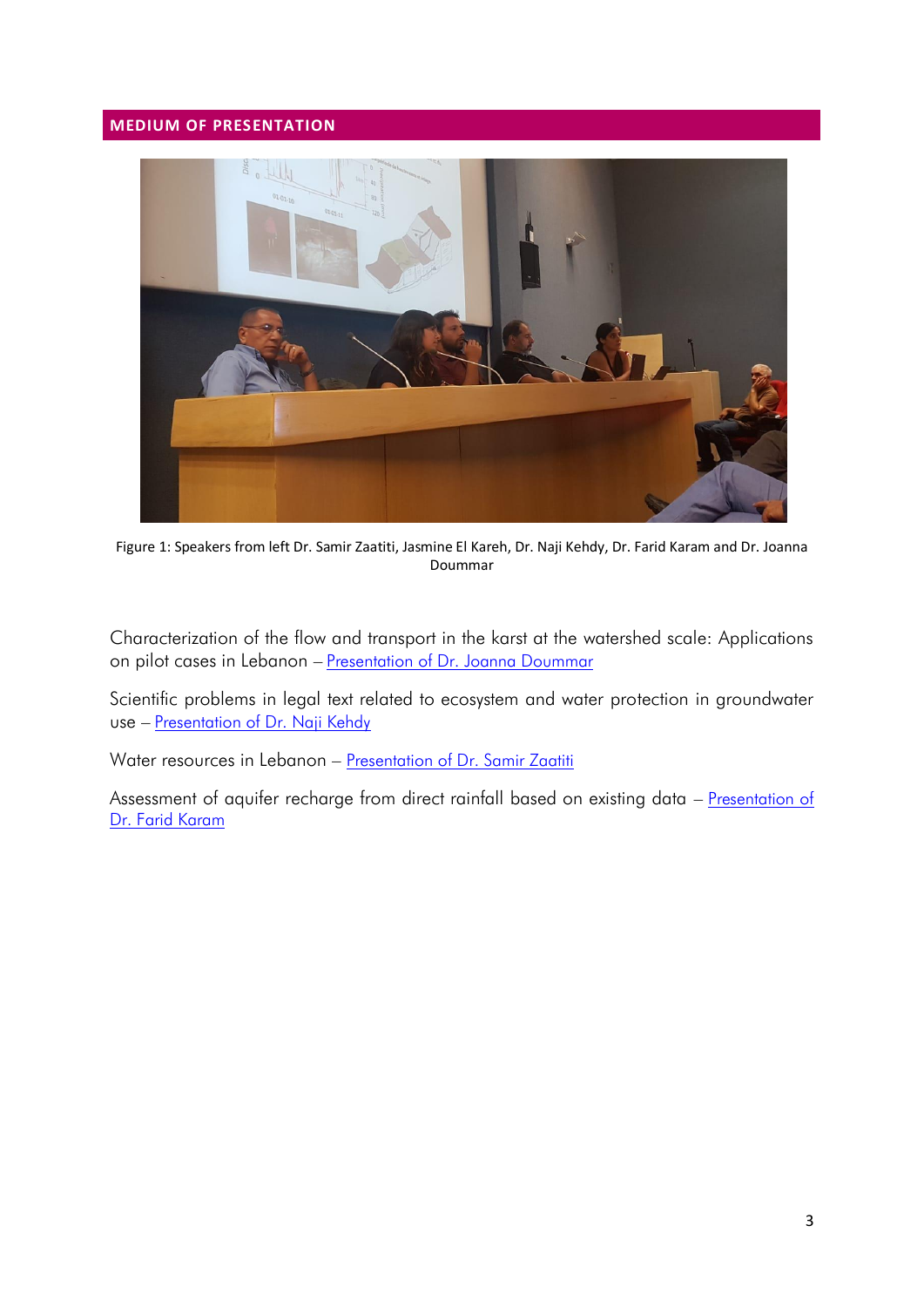#### **LIST OF PARTICIPANTS**

|                  | <b>Nom</b>            | <b>Position</b>                                                                    | Organisme                                    | Adresse e-mail                    |
|------------------|-----------------------|------------------------------------------------------------------------------------|----------------------------------------------|-----------------------------------|
| $\mathbf{1}$     | Bashayer Madi         | Teacher and Resource Center Coordinator for<br>IDPs, Refugees and Host Communities | University of Balamand                       | bashayer.madi@balamand.edu.l<br>b |
| $\overline{2}$   | <b>Tarik Younis</b>   | <b>Sanitation Specialist</b>                                                       |                                              | tarikyounis@gmail.com             |
| 3                | Naim Abourdel         | <b>Mechanical Engineer</b>                                                         | Eau Int'                                     | naimoland@gmail.com               |
| 4                | Ihab Jomaa            | Head of irrigation and agrometeorological<br>department                            | LARI                                         | ijomaa@lari.gov.lb                |
| 5                | Iman Abdel Al         | Treasurer                                                                          | <b>Abdel Al Foundation</b>                   | Abdelal@cyberia.net.lb            |
| 6                | Gaby Milan            | Sales Manager                                                                      | Aquarius                                     | sales@aquarius.com.lb             |
| $\overline{7}$   | <b>Robert Daoud</b>   | Senior Project Engineer                                                            | <b>ESFD</b>                                  | robertsdaoud@hotmail.com          |
| $\,8\,$          | Janine Somma          | Researcher                                                                         | USJ                                          | jvsomma@gmail.com                 |
| $\boldsymbol{9}$ | Mostapha Raad         | Journalist                                                                         |                                              | mostapha.raad@gmail.com           |
| 10               | Georges Youssef       | Mayor                                                                              | <b>Menjez Municipality</b>                   | menjezmenjez@gmail.com            |
| 11               | Antoine Allam         | <b>Hydrologist Researcher</b>                                                      | Université Saint Joseph                      | antoine allam@hotmail.com         |
| 12               | Dr. Joanna Doumar     | Assistant Professor of Hydrogeology, Department<br>of Geology                      | American University of<br>Beirut             | jd31@aub.edu.lb                   |
| 13               | Dr. Naji Kehdy        | Researcher and lecturer in water science                                           | Lebanese University                          | naji.kehdy@hotmail.com            |
| 14               | Georges Akl           | <b>Assistant Manager Consultant</b>                                                | <b>USAID - DAI</b>                           | George Akl@lebanonwater.net       |
| 15               | Salah Saliba          | Team Leader Private Sector Engagement<br>Consultant                                | USAID - DAI                                  | salah saliba@lebanonwater.net     |
| 16               | Mariam Zeineh         | Microbiologist                                                                     | Lebanese University                          | maryam.zeineh@hotmail.com         |
| 17               | <b>Enric Ibarz</b>    | Coordinator of MADAD project                                                       | Coopération Catalane                         | enric.ibarz@gencat.cat            |
| 18               | <b>François Nour</b>  | Student                                                                            |                                              |                                   |
| 19               | <b>Marcel Mansour</b> | Director                                                                           | <b>Innovate SARL</b>                         | xcello68@hotmail.com              |
| 20               | <b>Walid Moheb</b>    | Founder                                                                            | Association de Support<br>Droit d'expression | walid.elmoheb@gmail.com           |